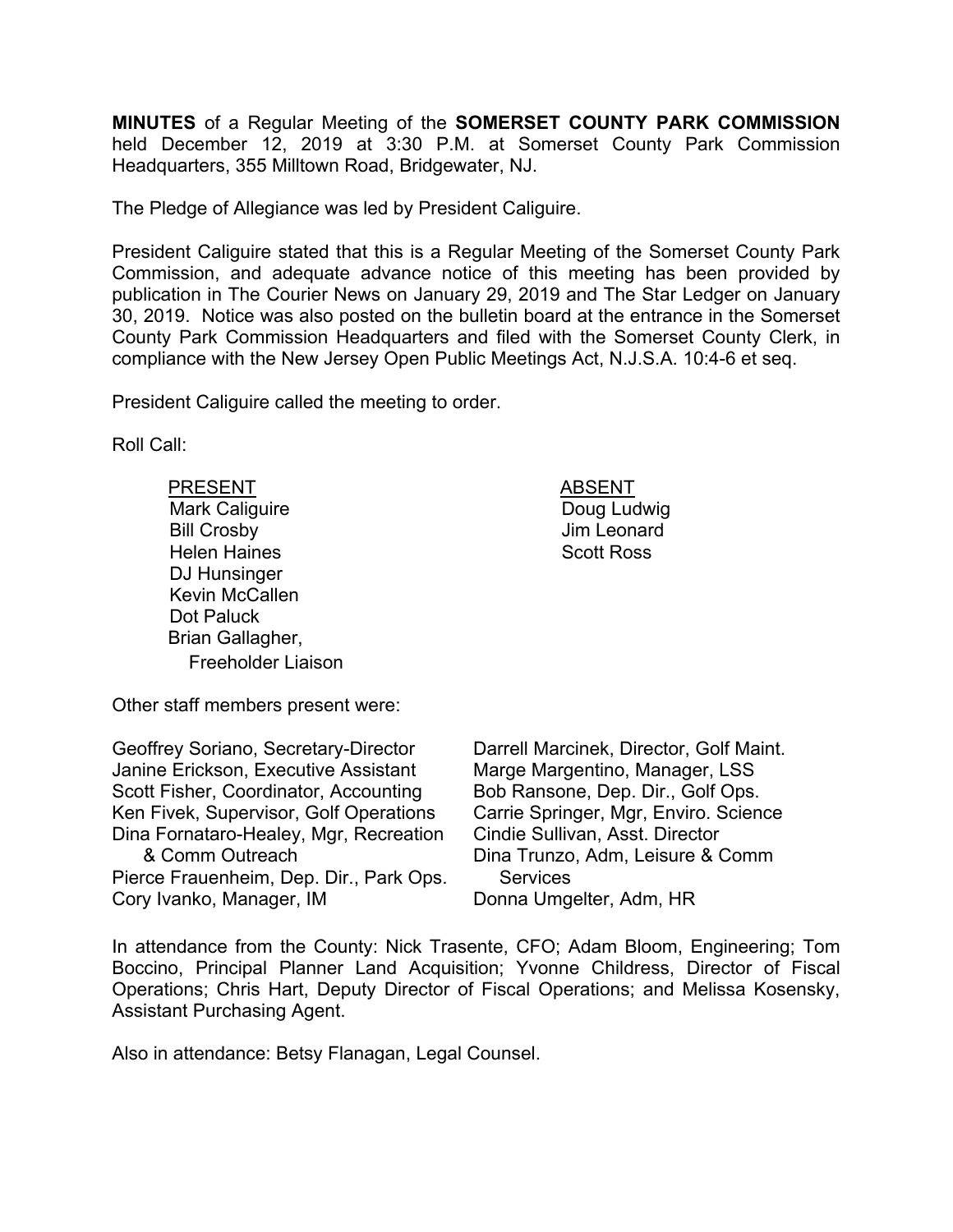# **OPEN MEETING FOR PUBLIC COMMENT**

There were no comments from the public.

#### **APPROVAL OF THE MINUTES**

Commissioner Leonard called for the approval of the minutes of the regular meeting held on November 14, 2019. Moved by Commissioner Crosby; seconded by Commissioner McCallen. YEAS: Commissioners Crosby, Haines, Hunsinger, McCallen, Paluck, and President Caliguire. NAYES: None. ABSENT: Commissioners Leonard, Ludwig, and Ross.

### **APPROVAL OF BILLS FOR PAYMENT**

The following resolutions were moved by Commissioner Crosby; seconded by Commissioner Hunsinger. YEAS: Commissioners Crosby, Haines, Hunsinger, McCallen, Paluck, and President Caliguire. NAYES: None. ABSENT: Commissioners Leonard, Ludwig, and Ross.

### **Resolution R19-276 – Payment of Claims**

Resolution authorizing payment of claims in the amount of \$1,700,538.06 comprised of Claims in the amount of \$783,560.68, Other Expenses in the amount of \$132,440.50 and Salaries and Wages in the amount of \$784,536.88 for the period of November 14, 2019 through December 9, 2019.

#### **Resolution R19-277 - Refund of Recreation Fees**

Resolution authorizes refund of recreation fees.

#### **Resolution R19-278 – Confirming Orders**

Resolution authorizes the payment of confirming orders totaling \$4,514.14.

#### **Resolution R19-278A – Authorizing Additional Funding for Previously Awarded Contracts (Park Operations)**

Resolution authorizes additional funds for previously awarded contracts.

#### **Resolution R19-279 – Amending and Cancelling Certification of Funds for Previously Awarded Contracts**

Resolution cancels and amends certification of funds for previously awarded contracts.

#### **DIRECTOR'S REPORT**

Director Soriano submitted a report for the month of November 2019.

#### **COMMISSION CORRESPONDENCE**

There was no commission correspondence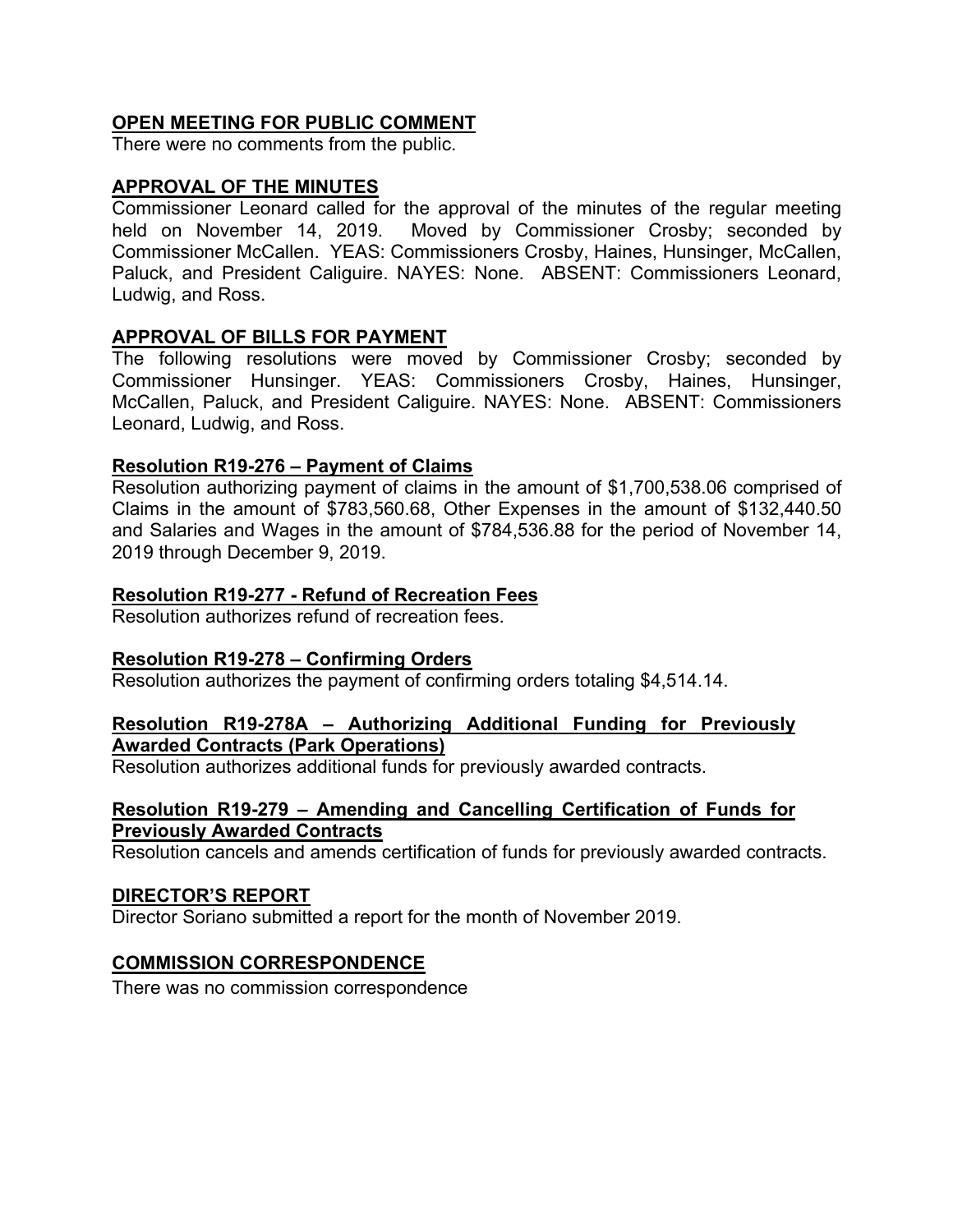# **CONSENT AGENDA**

#### **RESOLUTIONS**

The following resolutions were moved by Commissioner Crosby; seconded by Commissioner Hunsinger. YEAS: Commissioners Crosby, Haines, Hunsinger, McCallen, Paluck, Ross, and President Caliguire. NAYES: None. ABSENT: Commissioners Leonard, Ludwig, and Ross.

#### **Resolution R19-280 – Transfer of Appropriations ("33" Accounts)**

Resolution authorizes transfer of appropriations from Trust Accounts to Revenue Accounts.

# **Resolution R19-281 – Transfer of Appropriations (Operating Accounts)**

Resolution authorizes transfer of appropriations in operating accounts.

### **Resolution R19-282 – Authorizing Sale of Surplus**

Resolution authorizes sale of surplus inventory.

### **Resolution R19-283 – Rejecting Bid for Golf Cars**

Resolution rejects bid for golf cars. The contract will be re-bid.

#### **Resolution R19-284 – Resolution to Join the Southern Skyland Regional Health Insurance Fund**

Resolution approves Park Commission joining the Southern Skyland Regional Health Insurance Fund.

### **Resolution R19-285 – Appointing Fund Commissioner to the Southern Skyland Regional Health Insurance Fund**

Resolution appoints Secretary-Director, Geoffrey D. Soriano as Fund Commissioner and Human Resource Administrator, Donna Umgelter as alternate commissioner.

### **Resolution R19-286 – Adopting Revised Permit Guidelines**

Resolution adopts revisions to permit guidelines effective January 1, 2020.

### **Resolution R19-287 – Adopting 2020 Fee Schedule**

Resolution adopts the 2020 fee schedule.

### **Resolution R19-288 – Rejecting Proposal for Entertainment Consultant for Summer Concerts**

Resolution rejects proposal for Entertainment Consultant for Summer Concerts. The contract will be re-bid.

### **Resolution R19-289 – Adopting Cash Advance for Texas Birding Trip**

Resolution adopts cash advance in amount of \$1,650.00 to cover cost of park entrance fees, gas, parking, and Naturalist meals for Texas Birding Trip February 8-16, 2020.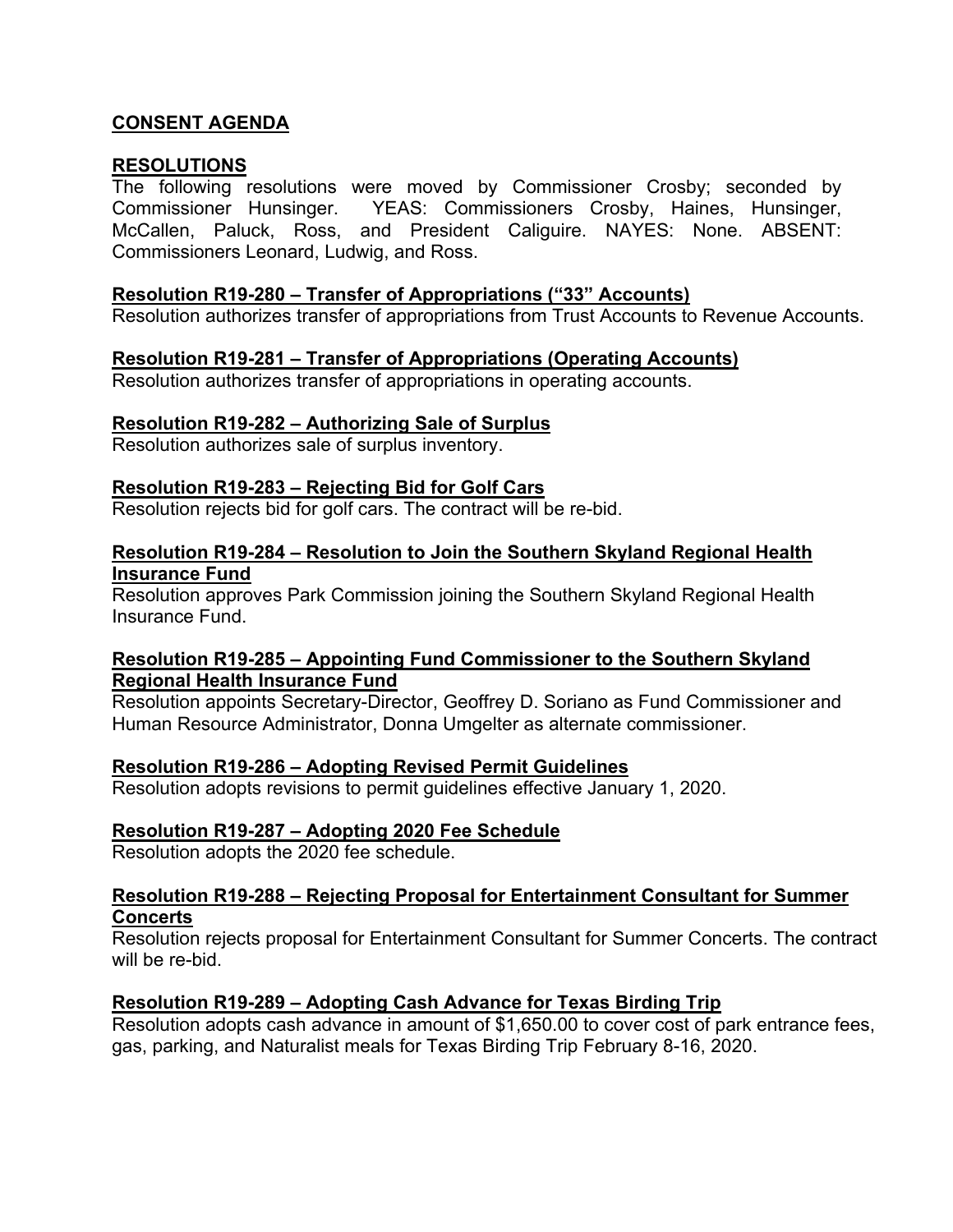# **Resolution R19-290 – Adopting Seasonal and Part-Time Hourly Wages**

Resolution adopts seasonal and part-time hourly wages for 2020.

### **Resolution R19-291 – Authorizing use of County Contract for Purchase of Split Rail Fence and Gates without Installation**

Resolution authorizes purchase from Challenger Fence with cost not to exceed \$2,000.00.

# **Resolution R19-292 – Authorizing use of State Contract for Purchase of Personalized Tote Bags**

Resolution authorizes purchase from Accses NJ with cost not to exceed \$1,947.75.

### **Resolution R19-293 – Authorizing use of Educational Services Contract for Purchase of Trucks-Pickups, Vans, and Sport Utility Vehicles**

Resolution authorizes purchase of 2020 Ford Transit passenger wagon with cost not to exceed \$36,343.58.

# **Resolution R19-294 – Awarding One Year Contract with Two One-Year Extensions for Well Maintenance and Repair Service**

Resolution awards contract to Stryker.

#### **Resolution R19-295 – Authorizing use of County Contract for Purchase of Red Dyed #2 Diesel Fuel and Red Dyed Winter Blend Diesel and Fuel Oil**

Resolution authorizes purchase from National Fuel, J. Swanton Fuel, Riggins Inc., Allied Oil LLC, and Finch Fuel Oil with cost not to exceed \$2,000.00.

### **Resolution R19-296 – Awarding Contract for Extraordinary Unspecifiable Services without Competitive Bids for Dental Insurance**

Resolution awards contract to Delta Dental for the period January 1 – December 31, 2020.

### **Resolution R19-297 – Awarding One Year Contract for Yoga Services**

Resolution awards contract to The School of Royal Yoga with cost not to exceed \$9,300.00.

### **Resolution R19-298 – Award of Contract for Five (5) Park Signs**

Resolution awards contract to Art Sign Works, Inc. with cost not to exceed \$10,621.00.

#### **Resolution R19-299 – Awarding Second One Year Extension for Golf Resale Merchandise**

Resolution awards contract to Range Servant American, Inc.; Horungs Golf Products; Acushnet Co (Footjoy); Ping Inc.; Cutter & Buck;Town Talk; Jack Jolly & Son, Inc; Callaway Golf; Sun Mountain; Klone Lab Callaway Golf Shoes; Accolade USA Inc.; Geer for Sports Inc.; Supreme International, LLC.; Taylor Made Golf Inc.

### **COMMITTEE REPORTS**

# **CFO's Report**

Commissioner Crosby, Chair of the Committee, submitted a report for the month of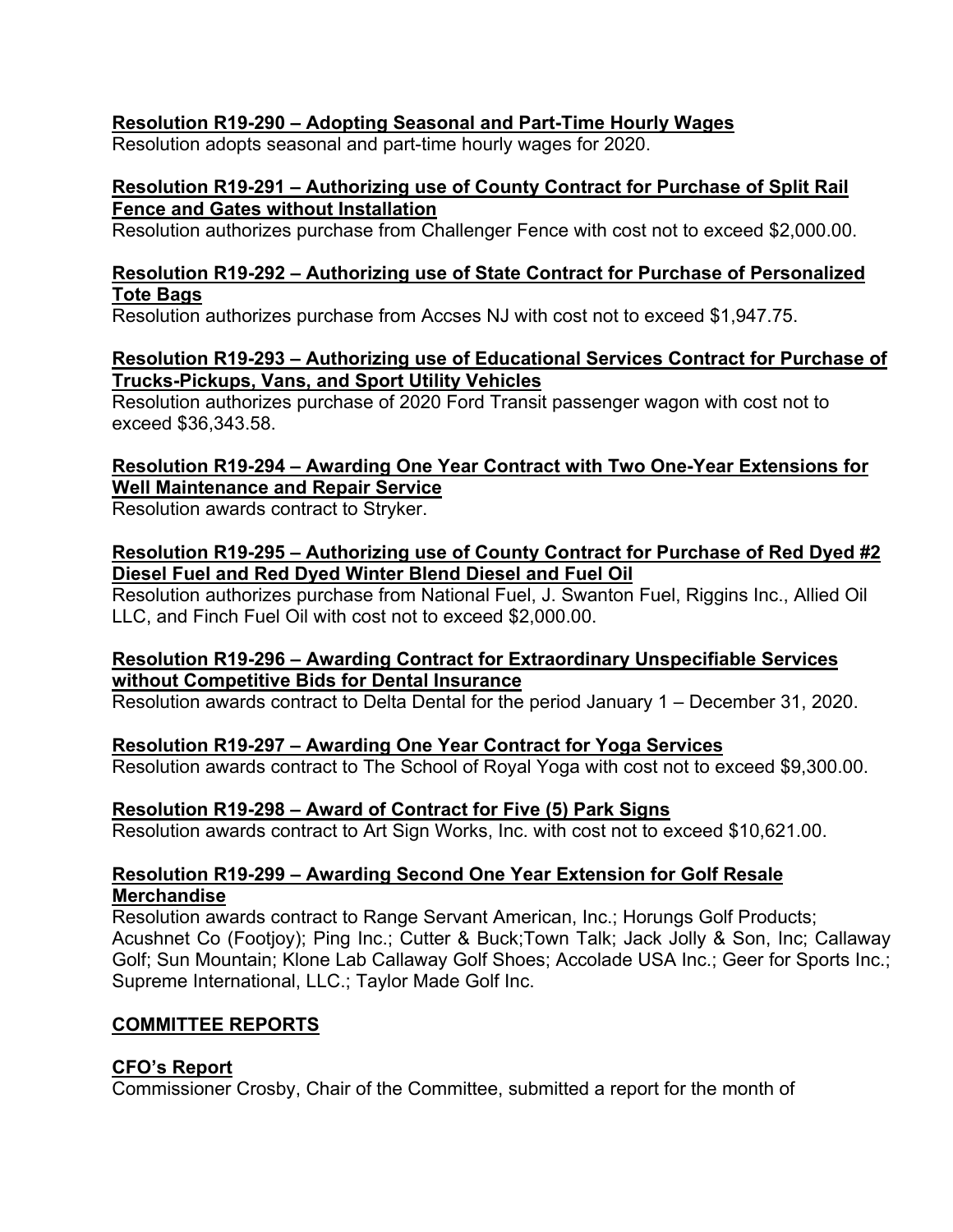November 2019.

Director Soriano reported that there is a slight deficit to anticipated revenue for 2019 but overall prudent management of the budget helped end the year well.

#### **HUMAN RESOURCES**

Commissioner Leonard, Chair of the Committee, submitted a report for the month of November 2019.

Donna Umgelter, Administrator, Human Resources, had nothing further to report.

#### **LEISURE SERVICES**

Commissioner Ludwig, Chair of the Committee, submitted a report for the month of November 2019.

Dina Trunzo, Administrator, Leisure and Community Services, stated that Pictures with Santa will be held this weekend at Headquarters. Dina is thankful for the funding support received for this event from the Somerset County Park Foundation. The Adult Recreation Program is being held at Headquarters and continues to be a success.

Cindie Sullivan, Assistant Director, stated that the  $42<sup>nd</sup>$  Annual Festival of Trees is currently at the Environmental Education Center until December  $29<sup>th</sup>$  and the Holiday Festival will take place this weekend at Lord Stirling Stable. Cindie invited Commissioners to attend.

### **GOLF MANAGEMENT**

Commissioner Paluck, Chair of the Committee, submitted a report for the month of November 2019.

Darrell Marcinek, Director, Golf Maintenance, reported that the Green Knoll bridge replacement project and Phase 2 of the bunker project are underway.

Bob Ransone, Deputy Director Golf Management, reported Quail Brook and Spooky Brook Golf Courses will close for the season next week. Neshanic Valley and Spooky Brook Golf Courses will remain open for the winter. The Golf Gift Card sale event grossed \$1.2 million in sales, which includes the additional 20% credit.

### **INFORMATION MANAGEMENT**

Commissioner McCallen, Chair of the Committee, submitted a report for the month of November 2019.

Cory Ivanko, Manager, Information Management, had nothing further to report.

#### **VISITOR SERVICES**

Commissioner Crosby, Chair of the Committee, submitted a report for the month of November 2019.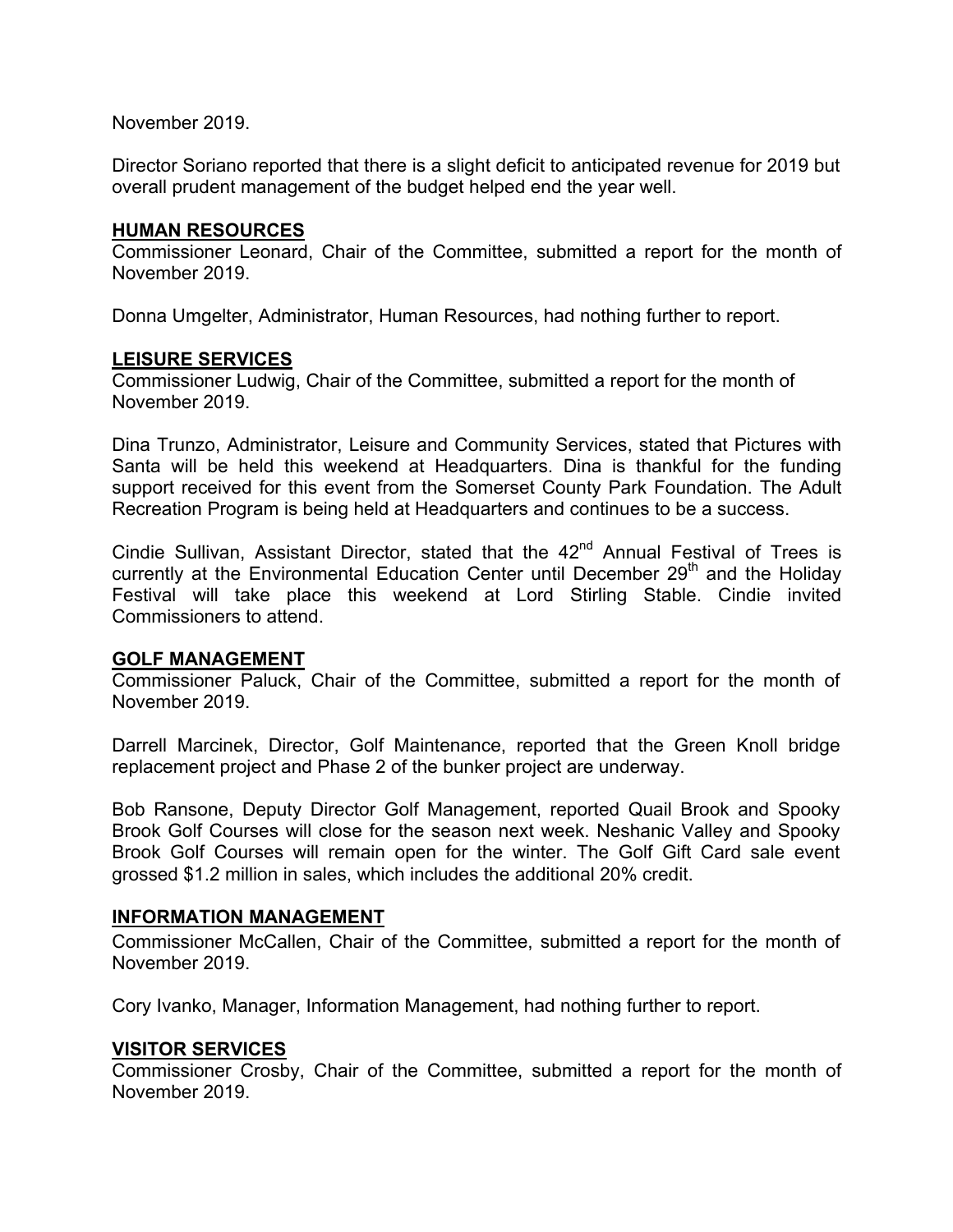Cindie Sullivan, Assistant Director, reported that Ranger staff is still without a manager. Cindie has been working with Ranger staff on 2020 goals. Ranger John Hance will be retiring on December 31, 2019. Cindie anticipates filling Ranger Hance's vacancy in January.

## **PROPERTY MANAGEMENT**

Pierce Frauenheim, Deputy Director Park Operations, stated that he is awaiting 2019 license fees from one farmer.

# **PLANNING AND LAND ACQUISITION**

Tom Boccino, Parks Section Principal Planner, Land Acquisition, presented a report for November 2019.

# **CAPITAL FACILIITES – CONSTRUCTION and ENGINEERING**

Adam Bloom, County Park Engineer, submitted a report for November 2019.

Adam introduced Eric Lips, new County Engineering Inspector.

### **PARK MAINTENANCE & HORTICULTURE**

Commissioner Hunsinger, Chair of the Committee, submitted a report for November 2019.

Pierce Frauenheim, Deputy Director, Park Operations, conducted an End of Year meeting with Park Operations Managers to review 2019 projects. Commissioner Hunsinger attended the meeting as well. Pierce thanked the County for their support on various projects. Pierce reported that planting has begun at the new perennial garden at Colonial Park, 230 trees have been planted at various parks and golf courses; the Natirar Dam project is underway and should be completed by year-end and there was a ribbon cutting ceremony for the new playground at Duke Island Park.

### **AUDIT COMMITTEE**

Information is being gathered in preparation for the 2019 audit.

### **FREEHOLDERS REPORT**

Freeholder Gallagher commended Park Commission staff for the incredible job they do with maintaining the parks.

### **OLD BUSINESS**

There was no old business.

### **NEW BUSINESS**

President Caliguire commended staff on all the projects that were completed in 2019.